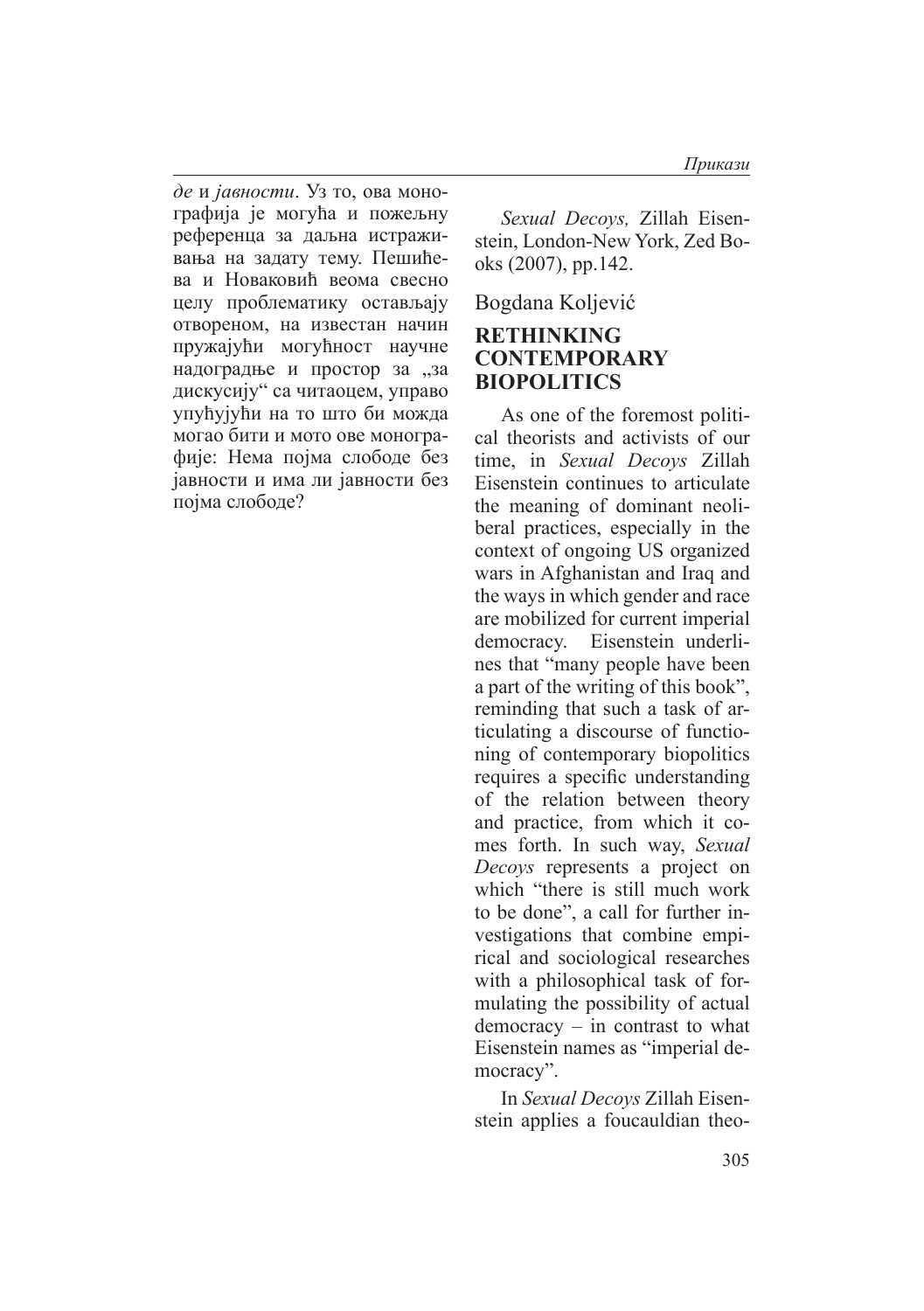retical background of inversion of Claussewitz's formula i.e. of *normalization of war* to investigation of contemporary processes in which such normalization leaves direct implications on meaning and use of gender. Aside from Foucault, Eistenstein here draws on both Butler and Agamben: it is exactly the fact that gender is made-up, performed, improvised and multiple that enables its different uses and abuses in current imperialism in which the state of exception becomes the rule and normal juridical order becomes less and less clear. War is not just about dying but also about a life that isn't worth living. That is also the reason why race and sex are in play more fluidly, as bodies are made to become less significant. It is in this context, Eisenstein argues, that *gender appears as politics in another form*, as biopolitics proper, in the sense that phenomena from militarization of gender to human's rights and woman's rights are employed in such a way as to create existing and often prevailing paradoxes of "*neoliberal feminism*" and "*racialized fascist democracy*".

In her writing, Eisenstein traces racialized and gendered silenced stories of militarized neoliberalism, demonstrating how the moment of multiple sexes and genders can be politicized as in contemporary US right-wing politics and concrete political actors. Eisenstein's decisive argument is

that *gender fluidity and racial diversity must not be confused with sexual or gender equality or justice* and, moreover, that in dominant practices this diversity is often *anti-democratic*. It is diversity without equality that figures as a global disguise for the newest revision of neoliberalism as *anti-democractic democracy*. In respect to US university practices of sexual and racial diversity, Eisenstein notes that *radicalism*, weather feminist, liberal, Marxist, nowdays remains a minority voice i.e. that the figure of *radical intellectual* is rare to the extent that there is an actual possibility of "academy capitulating". Reminding once more that Western liberal democracy has never in history been fully democratic and that one should not conflate Western-style democracy with democracy itself, Eistenstein emphasizes that the difference is that new neoliberal practices of contemporary political scene appear as *fascistic* and that, although exceptions, they can too easily become a rule.

What is at stake in such a constellation is that US's unilateral and unipolar stance in this stage of global capitalism requires both more war and militarization in new forms – which implies transformations of the distinctions between public and private, military and civilian, war and peace and established gender differentiations. "If war is politics in another form, and if gender is political